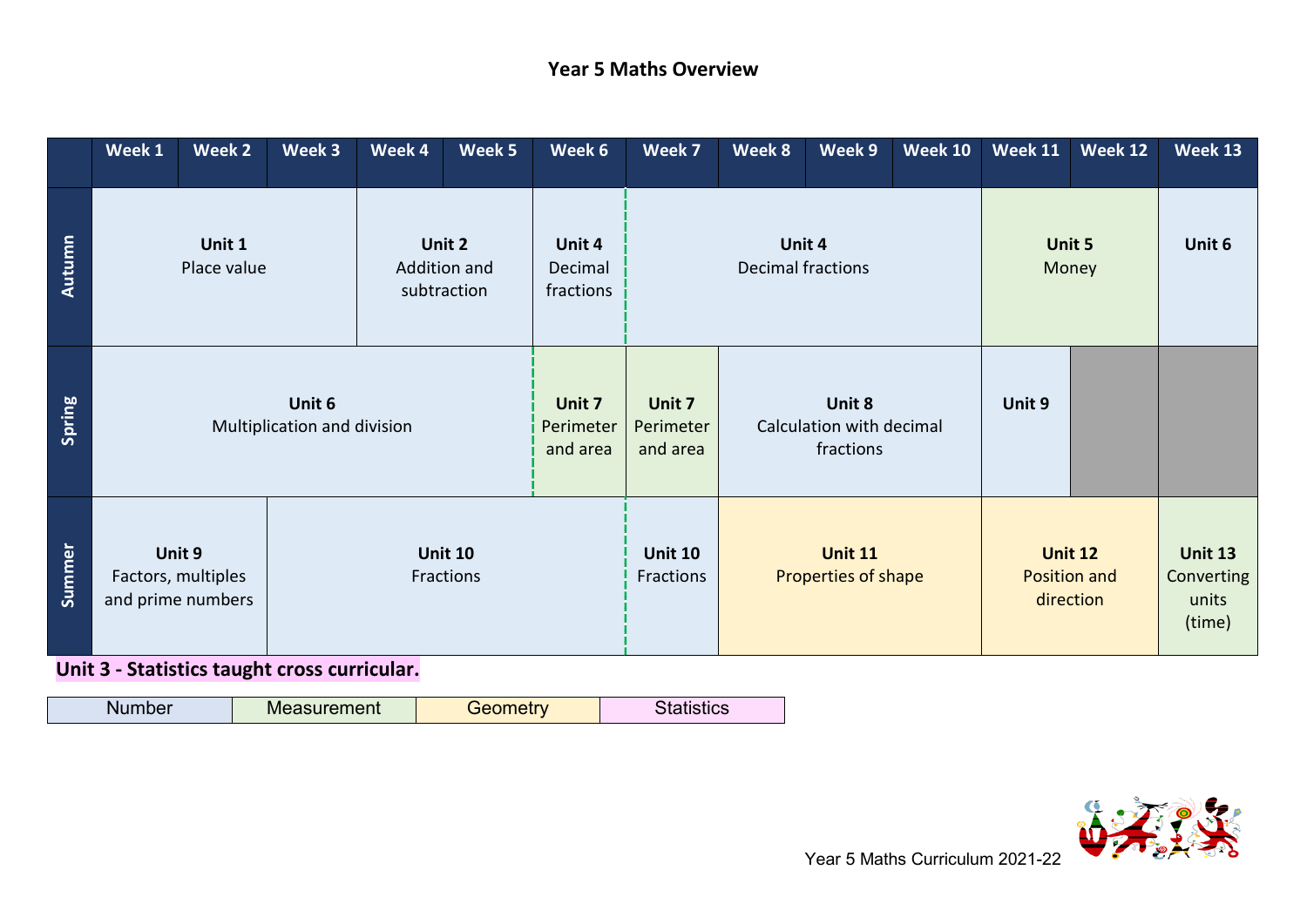## Year 5 maths curriculum map 2021-22

COVID Recovery Curriculum

NCETM prioritisation curriculum/ NCETM spines/ White Rose SOL/ DFE Ready to Progress criteria have all been used to support the planning, teaching and learning of mathematics.

Rough suggestions are given for the intended length of each unit, but teachers are expected to adjust according to the needs and prior learning of their pupils.

| Unit          | <b>Unit name</b>    | <b>Learning outcomes</b>                                                                                                                      | <b>Links with other resources</b>                                    |
|---------------|---------------------|-----------------------------------------------------------------------------------------------------------------------------------------------|----------------------------------------------------------------------|
|               |                     |                                                                                                                                               |                                                                      |
|               | <b>Place Value</b>  | 1) Pupils represent numbers to 9,999, using concrete resources on a place value grid. (1000s, 100s, 10s                                       | Negative numbers<br>• 1.27 Negative numbers: counting, comparing and |
| $(3$ weeks)   |                     | and $1s)$<br>2) Pupils use concrete manipulatives and pictorial representations to recap representing numbers up to                           | calculating                                                          |
|               | <b>White Rose</b>   | 10,000. (Numbers to 10,000)                                                                                                                   | White Rose - Place Value unit                                        |
|               |                     | 3) Pupils round 2 and 3-digit numbers to nearest 10. (Round to the nearest 10)                                                                |                                                                      |
|               |                     | 4) Pupils round 3 digit numbers to the nearest 100. (Round to the nearest 100)                                                                |                                                                      |
|               |                     | 5) Pupils experience rounding up to and within 10,000. (Round to nearest 10, 100 and 1,000)                                                   |                                                                      |
|               |                     | 6) Pupils represent numbers on a place value grid, read and write numbers and place them on a number<br>line to 100,000. (Numbers to 100,000) |                                                                      |
|               |                     | 7) Pupil will compare and order numbers up to 100,000. (Compare and order numbers to 100,000)                                                 |                                                                      |
|               |                     | 8) Pupils continue to work on rounding, now using numbers up to 100,000. (Round numbers within<br>100,000) (See NCETM spine)                  |                                                                      |
|               |                     | 9) Pupils read, write and represent numbers to 1,000,000. (Numbers to a million)                                                              |                                                                      |
|               |                     | 10) Pupils complete number sequences and can describe the term-to-term rule e.g. add ten each time.                                           |                                                                      |
|               |                     | (Counting in 10s, 100s, 1,000s, 10,000s, and 100,000s)                                                                                        |                                                                      |
|               |                     | 11) Pupils compare and order numbers up to 1,000,000 using comparison vocabulary and symbols.<br>(Compare and order numbers to one million)   |                                                                      |
|               |                     | 12) Pupils use numbers with up to six digits, to recap previous rounding, and learn the new skill of                                          |                                                                      |
|               |                     | rounding to the nearest 100,000. (Round numbers to one million) (See NCETM spine)                                                             |                                                                      |
|               |                     | 13) Pupils continue to explore negative numbers and their position on a number line. (Negative                                                |                                                                      |
|               |                     | numbers) (See NCETM spine)                                                                                                                    |                                                                      |
|               |                     | 14) Pupils explore Roman Numerals to 1,000. (Roman Numerals to 1,000)                                                                         |                                                                      |
| $\mathcal{P}$ | <b>Addition and</b> | 1) Pupils add two 4-digit numbers with one exchange. (Add two 4-digit numbers - one exchange)                                                 | White Rose - addition and subtraction unit                           |
| (2 weeks)     | subtraction         | 2) Pupils explore multiple exchanges within an addition. (Add two 4-digit numbers - more than one                                             |                                                                      |
|               |                     | exchange)                                                                                                                                     |                                                                      |
|               | <b>White Rose</b>   | 3) Pupils will now look at numbers with more than four digits and use their place value knowledge to line                                     |                                                                      |
|               |                     | the numbers up accurately. (Add whole numbers with more than 4 digits (column method))                                                        |                                                                      |

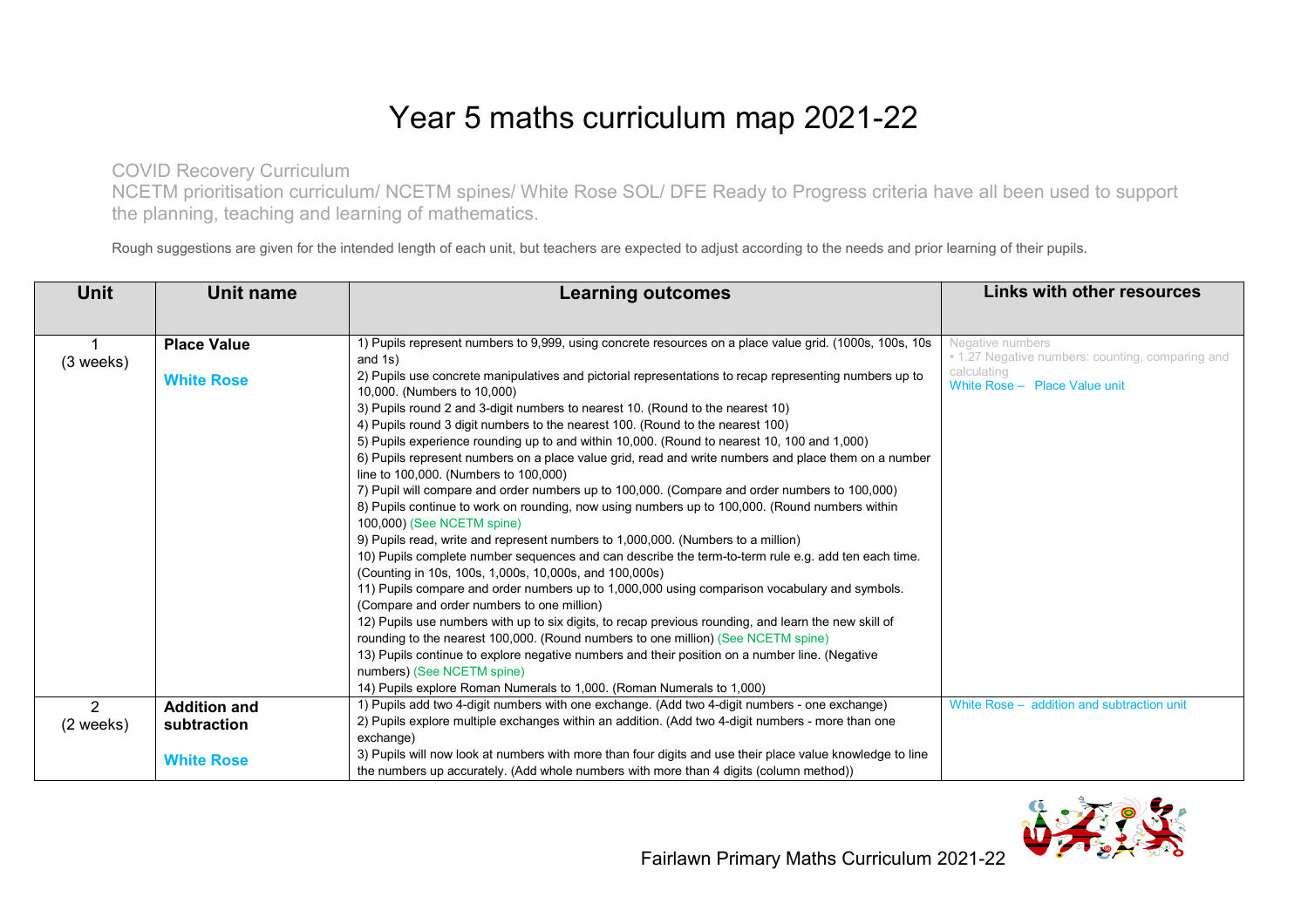|                |                                 | 4) Pupils use the formal column method to subtract two 4-digit numbers. (Subtract two 4-digit numbers -    |                                                                                                       |
|----------------|---------------------------------|------------------------------------------------------------------------------------------------------------|-------------------------------------------------------------------------------------------------------|
|                | Regular practice through Fluent | one exchange)                                                                                              |                                                                                                       |
|                | in Five.                        | 5) Pupils use the formal column method to subtract where there is more than one exchange. (Subtract        |                                                                                                       |
|                |                                 | two 4-digit numbers - more than one exchange)                                                              |                                                                                                       |
|                |                                 | 6) Pupils subtract numbers with more than four digits. (Subtract whole numbers with more than 4 digits     |                                                                                                       |
|                |                                 | (column method))                                                                                           |                                                                                                       |
|                |                                 | 7) Pupils build on their understanding of estimating and rounding to estimate answers for calculations     |                                                                                                       |
|                |                                 | and problems. (Round to estimate and approximate)                                                          |                                                                                                       |
|                |                                 | 8) Pupils will use their knowledge of addition and subtraction to check their workings to ensure accuracy. |                                                                                                       |
|                |                                 | (Inverse operations (addition and subtraction))                                                            |                                                                                                       |
|                |                                 | 9) Pupils will be using their knowledge of addition and subtraction to solve multi-step problems. (Multi-  |                                                                                                       |
|                |                                 | step addition and subtraction problems)                                                                    |                                                                                                       |
| 3              | <b>Statistics</b>               | 1) Pupils revisit how to use bar charts, pictograms and tables to interpret and present discrete data.     | White Rose - Statistics unit                                                                          |
| (2 weeks)      |                                 | (Interpret charts)                                                                                         |                                                                                                       |
|                | <b>White Rose</b>               | 2) Pupils solve comparison, sum and difference problems using discrete data with a range of scales.        | <b>Cross curricula links with science and</b>                                                         |
|                |                                 | (Comparison, sum and difference)                                                                           | geography.                                                                                            |
|                |                                 | 3) Pupils are introduced to line graphs in the context of time. They use their knowledge of scales to read |                                                                                                       |
|                |                                 | a time graph accurately and create their own graphs to represent continuous data. (Introduce line          |                                                                                                       |
|                |                                 | graphs)                                                                                                    |                                                                                                       |
|                |                                 | 4) Pupils read and interpret line graphs. (Read and interpret line graphs)                                 |                                                                                                       |
|                |                                 | 5) Pupils use their knowledge of scales and coordinates to represent data in a line graph. (Draw line      |                                                                                                       |
|                |                                 | graphs)                                                                                                    |                                                                                                       |
|                |                                 | 6) Pupils use line graphs to solve problems. (Use line graphs to solve problems)                           |                                                                                                       |
|                |                                 | 7) Pupils read tables to extract information and answer questions. (Read and interpret tables)             |                                                                                                       |
|                |                                 | 8) Pupils read a range of two-way tables. These tables show two different sets of data which are           |                                                                                                       |
|                |                                 | displayed horizontally and vertically. (Two-way tables)                                                    |                                                                                                       |
|                |                                 | 9) Pupils read timetables to extract information. (Timetables)                                             |                                                                                                       |
| $\overline{4}$ | <b>Decimal fractions</b>        | <b>NCETM</b> prioritisation unit 1                                                                         | . 5NPV-1 Know that 10 tenths are equivalent to 1                                                      |
| (5 weeks)      |                                 | 1) Pupils identify tenths as part of a whole                                                               | one, and that 1 is 10 times the size of 0.1.                                                          |
|                | <b>NCETM</b>                    | 2) Pupils describe and represent tenths as a decimal fraction                                              | Know that 100 hundredths are equivalent to 1 one,                                                     |
|                |                                 | 3) Pupils count in tenths in different ways                                                                | and that 1 is 100 times the size of 0.01.                                                             |
|                |                                 | 4) Pupils describe and write decimal numbers with tenths in different ways                                 | Know that 10 hundredths are equivalent to 1 tenth,<br>and that 0.1 is 10 times the size of 0.01.      |
|                |                                 | 5) Pupils compare and order decimal numbers with tenths                                                    | · 5NPV-2 Recognise the place value of each digit                                                      |
|                |                                 | 6) Pupils explain that decimal numbers with tenths can be composed additively                              | in numbers with up to 2 decimal places, and                                                           |
|                |                                 | 7) Pupils explain that decimal numbers with tenths can be composed multiplicatively                        | compose and decompose numbers with up to 2                                                            |
|                |                                 | 8) Pupils use their knowledge to calculate with decimal numbers within and across one whole                | decimal places using standard and nonstandard                                                         |
|                |                                 | 9) Pupils use their knowledge to calculate with decimal numbers using mental methods                       | partitioning.                                                                                         |
|                |                                 | 10) Pupils use their knowledge to calculate with decimal numbers using column addition and subtraction     | . 5NPV-3 Reason about the location of any number<br>with up to 2 decimals places in the linear number |
|                |                                 | 11) Pupils use representations to round a decimal number with tenths to the nearest whole number           | system, including identifying the previous and next                                                   |
|                |                                 | 12) Pupils identify hundredths as part of a whole                                                          | multiple of 1 and 0.1 and rounding to the nearest of                                                  |
|                |                                 | 13) Pupils describe and represent hundredths as a decimal fraction                                         | each.                                                                                                 |

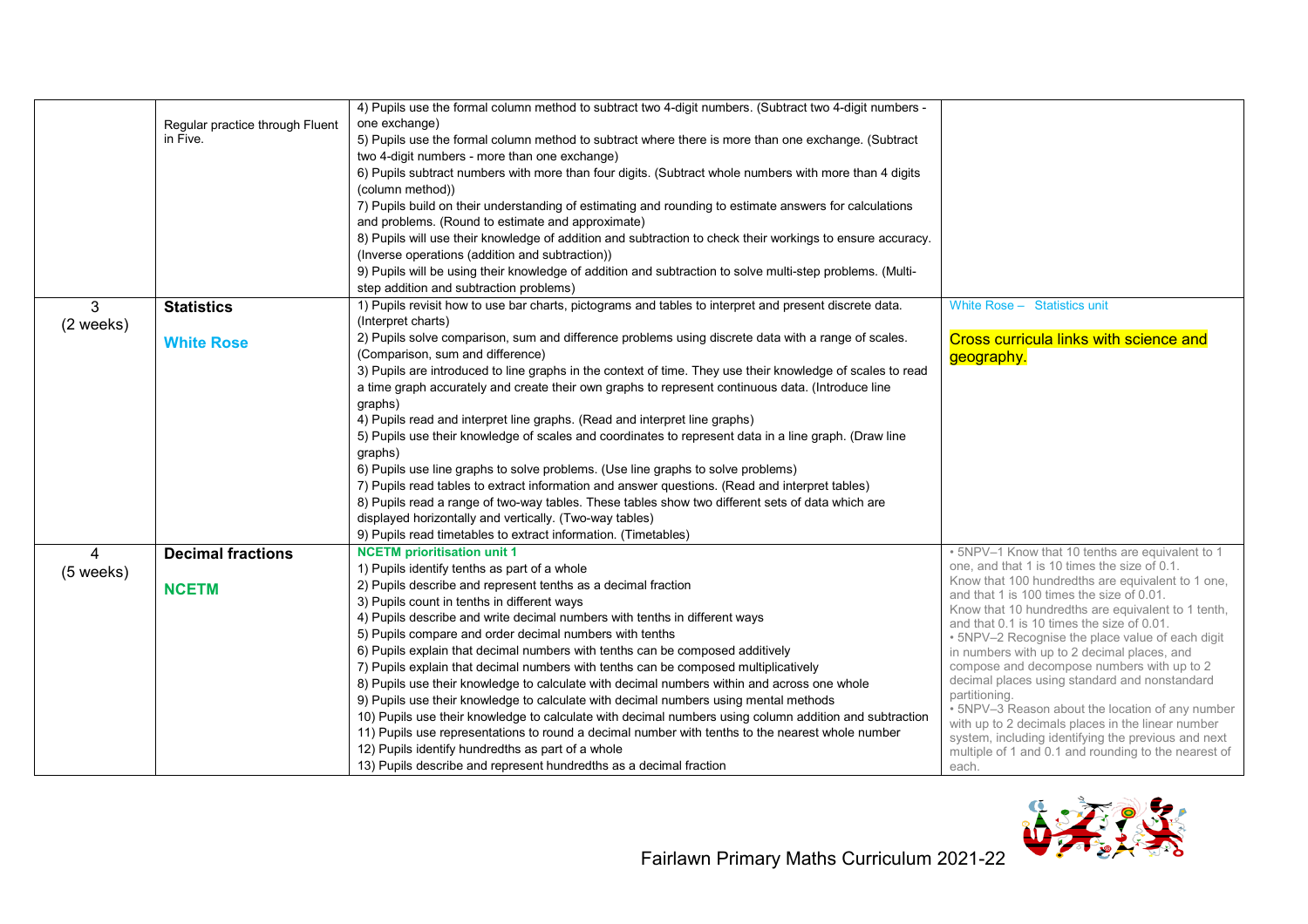|           |                             | 14) Pupils describe and write decimals numbers with hundredths in different ways                                              | • 5NPV-4 Divide 1 into 2, 4, 5 and 10 equal parts,                               |
|-----------|-----------------------------|-------------------------------------------------------------------------------------------------------------------------------|----------------------------------------------------------------------------------|
|           |                             | 15) Pupils compare and order decimal numbers with hundredths                                                                  | and read scales/number lines marked in units of 1                                |
|           |                             | 16) Pupils explain that decimal numbers with hundredths can be partitioned in different ways                                  | with 2, 4, 5 and 10 equal parts.<br>. 5NF-2 Apply place-value knowledge to known |
|           |                             | 17) Pupils use their knowledge of decimal place value to convert between and compare metres and                               | additive and multiplicative number facts (scaling                                |
|           |                             | centimetres                                                                                                                   | facts by 1 tenth or 1 hundredth).                                                |
|           |                             | 18) Pupils explain that different lengths can be composed additively and multiplicatively                                     | • 1.23 Composition and calculation: tenths                                       |
|           |                             | 19) Pupils use their knowledge of decimal place value to solve problems in different contexts                                 | • 1.24 Composition and calculation: hundredths and                               |
|           |                             | 20) Pupils use their knowledge to calculate with decimal numbers up to and bridging one tenth                                 | thousandths                                                                      |
|           |                             | 21) Pupils use their knowledge to calculate with decimal numbers using column addition and subtraction                        |                                                                                  |
|           |                             | 22) Pupils round a decimal number with hundredths to the nearest tenth                                                        | White Rose decimal unit                                                          |
|           |                             | 23) Pupils round a decimal number with hundredths to the nearest whole number                                                 |                                                                                  |
|           |                             | 24) Pupils read and write numbers with up to 3 decimal places                                                                 |                                                                                  |
|           |                             | 25) Pupils compare and order numbers with up to 3 decimal places                                                              |                                                                                  |
| 5         | <b>Money</b>                | 1) Pupils explain and represent whole pounds as a quantity of money                                                           | Money                                                                            |
| (2 weeks) | <b>NCETM unit 2</b>         | 2) Pupils explain and represent whole pounds and pence as a quantity of money                                                 | • 1.25 Addition and subtraction: money                                           |
|           |                             | 3) Pupils explain how to compare amounts of money                                                                             |                                                                                  |
|           |                             | 4) Pupils convert quantities of money between pounds and pence                                                                |                                                                                  |
|           |                             | 5) Pupils use their knowledge of addition to efficiently add commonly used prices                                             |                                                                                  |
|           |                             | 6) Pupils use their knowledge of subtraction to calculate the change due when paying whole pounds or                          |                                                                                  |
|           |                             | notes                                                                                                                         |                                                                                  |
|           |                             | 7) Pupils use and explain the most efficient strategies when adding quantities of money                                       |                                                                                  |
|           |                             | 8) Pupils use and explain the most efficient strategies when subtracting quantities of money                                  |                                                                                  |
|           |                             | 9) Pupils find the change when purchasing several items                                                                       |                                                                                  |
|           |                             | 10) Pupils use the most efficient and reliable strategy to find the change when purchasing several items                      |                                                                                  |
| 6         | <b>Short multiplication</b> | 1) Pupils multiply a two-digit number by a single-digit number using partitioning and representations (no                     | Short multiplication and short division                                          |
| (6 weeks) | and short division          | regroups)                                                                                                                     | . 5MD-3 Multiply any whole number with up to 4                                   |
|           |                             | 2) Pupils multiply a two-digit number by a single-digit number using partitioning and representations (one                    | digits by any one-digit number using a formal                                    |
|           |                             | regroup)                                                                                                                      | written method.                                                                  |
|           | <b>NCETM unit 4</b>         | 3) Pupils multiply a two-digit number by a single-digit number using partitioning and representations (two                    | • 5MD-4 Divide a number with up to 4 digits by a                                 |
|           |                             | regroups)                                                                                                                     | one-digit number using a formal written method,                                  |
|           |                             | 4) Pupils multiply a two-digit number by a single-digit number using partitioning                                             | and interpret remainders appropriately for the<br>context.                       |
|           |                             | 5) Pupils multiply a two-digit number by a single-digit number using expanded multiplication (no                              | . 2.14 Multiplication: partitioning leading to short                             |
|           |                             | regroups)                                                                                                                     | multiplication                                                                   |
|           |                             | 6) Pupils multiply a two-digit number by a single-digit number using short multiplication (no regroups)                       | . 2.15 Division: partitioning leading to short division                          |
|           |                             | 7) Pupils multiply a two-digit number by a single-digit number using expanded multiplication (regrouping                      |                                                                                  |
|           |                             | ones to tens)                                                                                                                 | White Rose - Multiplication and Division unit 2                                  |
|           |                             | 8) Pupils multiply a two-digit number by a single-digit number using short multiplication (regrouping ones                    |                                                                                  |
|           |                             | to tens)                                                                                                                      |                                                                                  |
|           |                             | 9) Pupils multiply a two-digit number by a single-digit number using expanded multiplication (regrouping<br>tens to hundreds) |                                                                                  |
|           |                             | 10) Pupils multiply a two-digit number by a single-digit number using short multiplication (regrouping tens                   |                                                                                  |

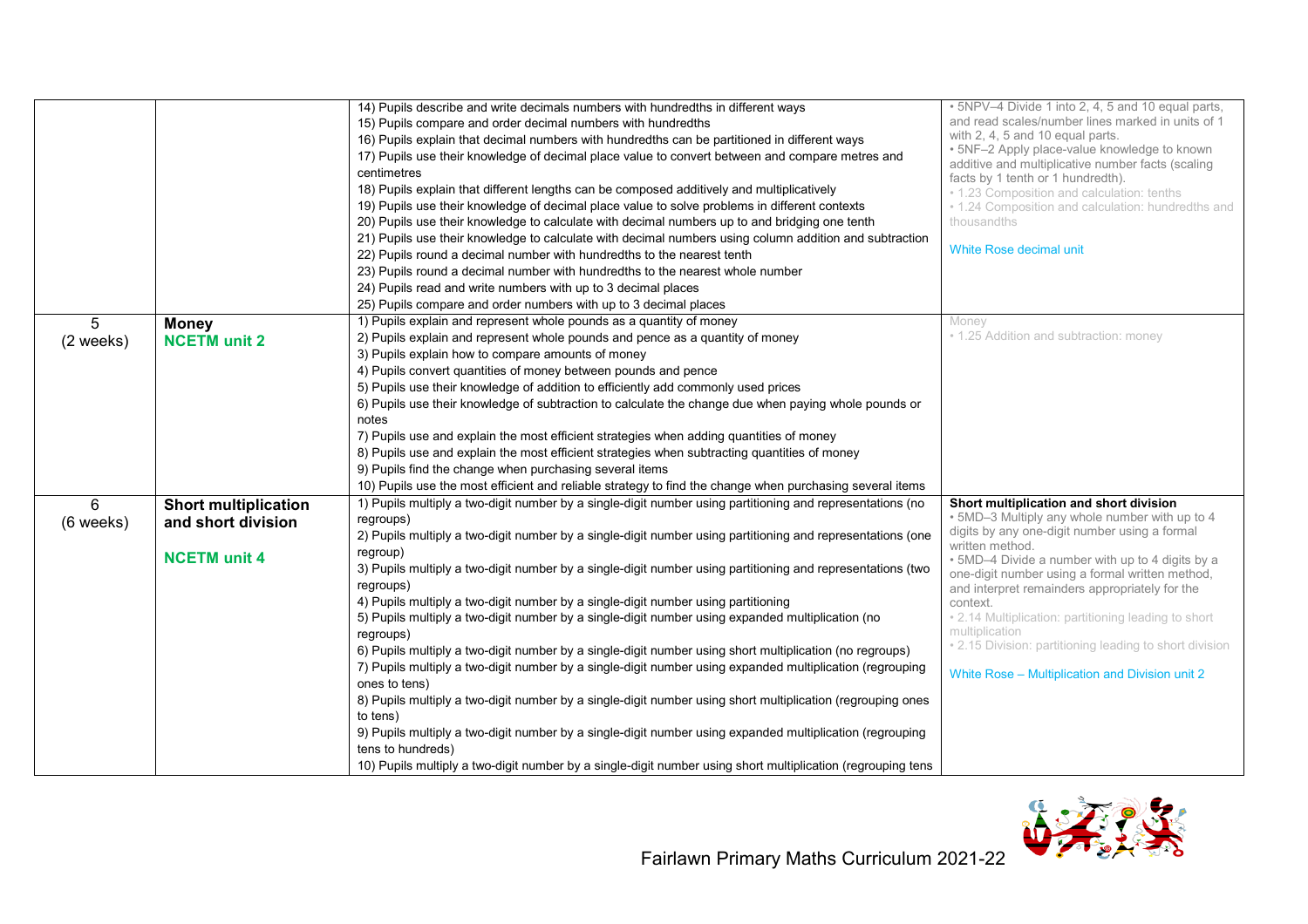|                |                             | to hundreds)                                                                                                |                                                                                                          |
|----------------|-----------------------------|-------------------------------------------------------------------------------------------------------------|----------------------------------------------------------------------------------------------------------|
|                |                             | 11) Pupils multiply a two-digit number by a single-digit number using both expanded and short               |                                                                                                          |
|                |                             | multiplication (two regroups)                                                                               |                                                                                                          |
|                |                             |                                                                                                             |                                                                                                          |
|                |                             | 12) Pupils use estimation to support accurate calculation                                                   |                                                                                                          |
|                |                             | 13) Pupils multiply a three-digit number by a single-digit number using partitioning and representations    |                                                                                                          |
|                |                             | 14) Pupils multiply a three-digit number by a single-digit number using partitioning                        |                                                                                                          |
|                |                             | 15) Pupils multiply a three-digit number by a single-digit number using expanded and short multiplication   |                                                                                                          |
|                |                             | (no regroups)                                                                                               |                                                                                                          |
|                |                             | 16) Pupils multiply a three-digit number by a single-digit number using expanded and short multiplication   |                                                                                                          |
|                |                             | (one regroup)                                                                                               |                                                                                                          |
|                |                             | 17) Pupils multiply a three-digit number by a single-digit number using expanded and short multiplication   |                                                                                                          |
|                |                             | (multiple regroups)                                                                                         |                                                                                                          |
|                |                             | 18) Pupils use estimation to support accurate calculation                                                   |                                                                                                          |
|                |                             | 19) Pupils divide a two-digit number by a single-digit number using partitioning and representations (no    |                                                                                                          |
|                |                             | remainders, no exchanging)                                                                                  |                                                                                                          |
|                |                             | 20) Pupils divide a two-digit number by a single-digit number using partitioning and representations (with  |                                                                                                          |
|                |                             | exchanging)                                                                                                 |                                                                                                          |
|                |                             | 21) Pupils divide a two-digit number by a single-digit number using partitioning and representations (with  |                                                                                                          |
|                |                             | exchanging and remainders)                                                                                  |                                                                                                          |
|                |                             | 22) Pupils divide a two-digit number by a single-digit number using short division (no exchanging, no       |                                                                                                          |
|                |                             | remainders)                                                                                                 |                                                                                                          |
|                |                             | 23) Pupils divide a two-digit number by a single-digit number using short division (with exchanging)        |                                                                                                          |
|                |                             | 24) Pupils divide a two-digit number by a single-digit number using short division (with exchanging and     |                                                                                                          |
|                |                             | remainders)                                                                                                 |                                                                                                          |
|                |                             | 25) Pupils divide a three-digit number by a single-digit number using partitioning and representations (no  |                                                                                                          |
|                |                             |                                                                                                             |                                                                                                          |
|                |                             | exchanging, no remainders)                                                                                  |                                                                                                          |
|                |                             | 26) Pupils divide a three-digit number by a single-digit number using partitioning and representations      |                                                                                                          |
|                |                             | (one exchange, no remainders)                                                                               |                                                                                                          |
|                |                             | 27) Pupils divide a three-digit number by a single-digit number using partitioning and representations      |                                                                                                          |
|                |                             | (with exchanging and remainders)                                                                            |                                                                                                          |
|                |                             | 28) Pupils divide a three-digit number by a single-digit number using short division                        |                                                                                                          |
|                |                             | 29) Pupils divide a three-digit number by a single-digit number using short division (with exchanging and   |                                                                                                          |
|                |                             | remainders)                                                                                                 |                                                                                                          |
|                |                             | 30) Pupils solve short division problems accurately when the hundreds digit is smaller than the divisor     |                                                                                                          |
|                |                             | 31) Pupils will use efficient strategies of division to solve problems                                      |                                                                                                          |
| $\overline{7}$ | <b>Perimeter and Area</b>   | 1) Pupils measure the perimeter of rectilinear shapes from diagrams without grids. (Measure perimeter)      | 5G-2 Compare areas and calculate the area of                                                             |
| (2 weeks)      |                             | 2) Pupils calculate the perimeter of rectilinear shapes by counting squares on a grid. (Perimeter on a      | rectangles (including squares) using standard units.                                                     |
|                | <b>NCETM and White Rose</b> | grid)                                                                                                       | • 2.16 Multiplicative contexts: area and perimeter 1<br>• 2.17 Structures: using measures and comparison |
|                |                             | 3) Pupils calculate the perimeter of rectangles (including squares) that are not on a squared grid.         | to understand scaling                                                                                    |
|                |                             | (Perimeter of rectangles)                                                                                   |                                                                                                          |
|                |                             | 4) Pupils will begin to calculate perimeter of rectilinear shapes without using squared paper (Perimeter of | White Rose - Perimeter and unit                                                                          |

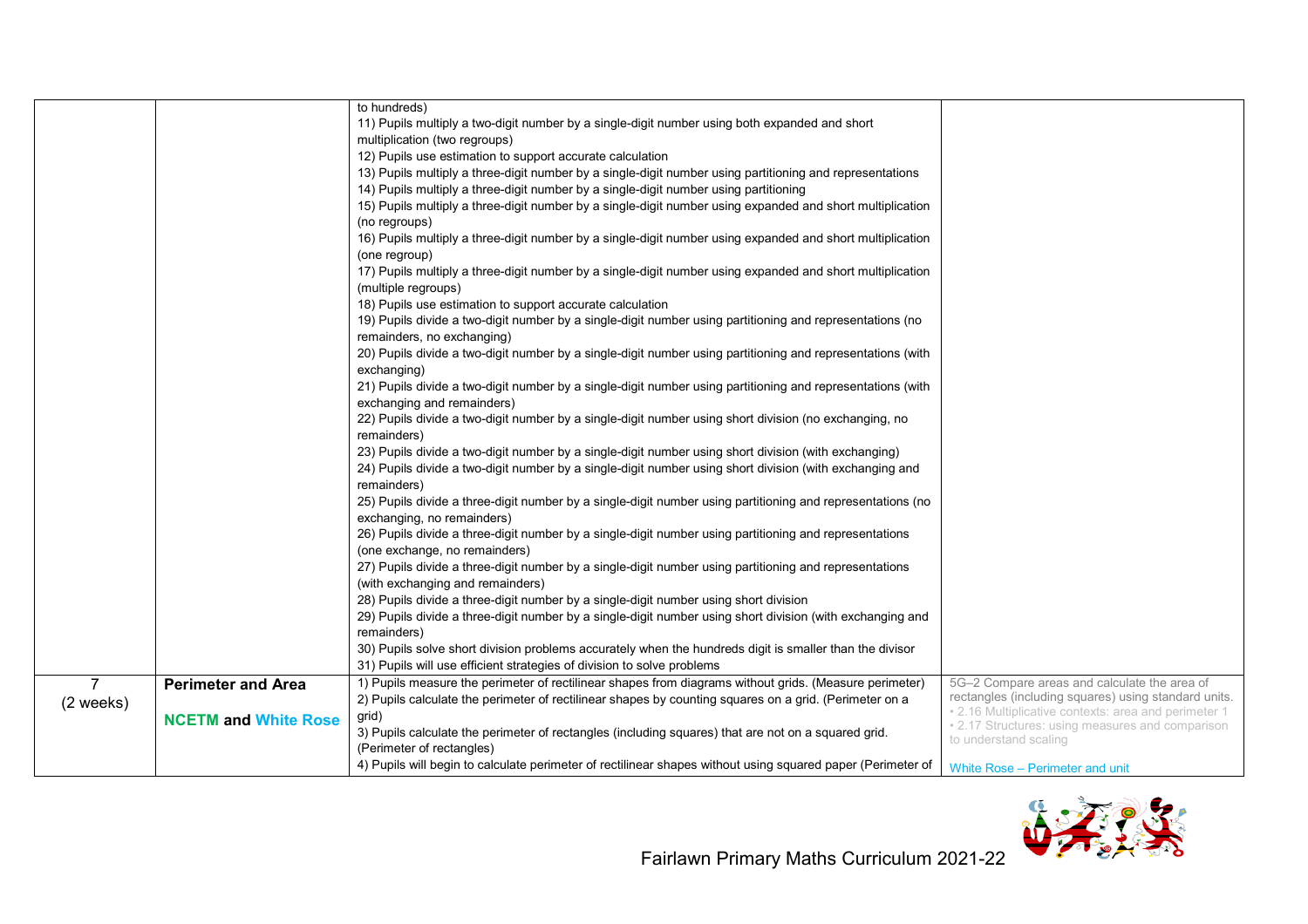|                |                                                                     | rectilinear shapes)<br>5) Pupils calculate the perimeter, including shapes with unknown sides (Calculate perimeter)<br>Area - refer to the NCETM unit 5 - area and scaling<br>6) Pupils understand that area is measured in squares, they use the strategy of counting the number of<br>squares in a shape to measure and compare the areas of rectilinear shapes. (Counting squares)<br>7) Pupils use a formula to find the area of rectangles. (Area of rectangles)<br>8) Pupils learn to calculate area of compound shapes. (Area of compound shapes)<br>9) Pupils use their knowledge of counting squares to estimate the areas of shapes that are not<br>rectilinear. (Area of irregular shapes)                                                                                                                                                                                                                                                                                                                                                                                                                                                                                                                                                                                                                                                                                                                                                                                                                                                                                                                                                      |                                                                                                                                                                                                                                                                                                                                                                            |
|----------------|---------------------------------------------------------------------|------------------------------------------------------------------------------------------------------------------------------------------------------------------------------------------------------------------------------------------------------------------------------------------------------------------------------------------------------------------------------------------------------------------------------------------------------------------------------------------------------------------------------------------------------------------------------------------------------------------------------------------------------------------------------------------------------------------------------------------------------------------------------------------------------------------------------------------------------------------------------------------------------------------------------------------------------------------------------------------------------------------------------------------------------------------------------------------------------------------------------------------------------------------------------------------------------------------------------------------------------------------------------------------------------------------------------------------------------------------------------------------------------------------------------------------------------------------------------------------------------------------------------------------------------------------------------------------------------------------------------------------------------------|----------------------------------------------------------------------------------------------------------------------------------------------------------------------------------------------------------------------------------------------------------------------------------------------------------------------------------------------------------------------------|
| 8<br>(3 weeks) | <b>Calculating with</b><br>decimal fractions<br><b>NCETM</b> unit 6 | 1) Pupils explain the effect of multiplying and dividing a number by 10, 100 and 1,000 (1)<br>2) Pupils explain the effect of multiplying and dividing a number by 10, 100 and 1,000 (2)<br>3) Pupils explain how to multiply and divide a number by 10, 100 and 1,000 (first 'number' two or more<br>non-zero digits)<br>4) Pupils use their knowledge of multiplication and division by 10/100/1,000 to convert between units of<br>measure (length)<br>5) Pupils use their knowledge of multiplication and division by 10/100/1,000 to convert between units of<br>measure (mass and capacity)<br>6) Pupils explain how to use known multiplication facts and unitising to multiply decimal fractions by<br>whole numbers (tenths)<br>7) Pupils explain how to use known multiplication facts and unitising to multiply decimal fractions by<br>whole numbers (hundredths)<br>8) Pupils use their knowledge of multiplying decimal fractions by whole numbers to solve measures<br>problems<br>9) Pupils explain the relationship between multiplying by 0.1 dividing by 10<br>10) Pupils explain the relationship between multiplying by 0.01 dividing by 100<br>11) Pupils explain how to use multiplying by 10 or 100 to multiply one-digit numbers by decimal fractions<br>(1)<br>12) Pupils explain how to use multiplying by 10 or 100 to multiply one-digit numbers by decimal fractions<br>(2)<br>13) Pupils explain how to use the size of the multiplier to predict the size of the product compared to the<br>multiplicand<br>14) Pupils explain how to use multiplying by 10 or 100 to divide decimal fractions by one-digit numbers<br>(1) | . 5MD-1 Multiply and divide numbers by 10 and<br>100; understand this as equivalent to making a<br>number 10 or 100 times the size, or 1 tenth or 1<br>hundredth times the size.<br>• 2.19 Calculation: x/÷ decimal fractions by whole<br>numbers<br>· 2.29 Decimal place-value knowledge,<br>multiplication and division<br>White Rose-Multiplication and division unit 1 |
| 9              | Factors, multiples and                                              | 15) Pupils explain how to use multiplying by 10 or 100 to divide decimal fractions by one-digit numbers<br>(2)<br>1) Pupils explain what 'volume' is using a range of contexts                                                                                                                                                                                                                                                                                                                                                                                                                                                                                                                                                                                                                                                                                                                                                                                                                                                                                                                                                                                                                                                                                                                                                                                                                                                                                                                                                                                                                                                                             | 5MD-2 Find factors and multiples of positive whole<br>numbers, including common factors and common                                                                                                                                                                                                                                                                         |
| (4 weeks)      | prime numbers<br><b>NCETM</b> unit 7                                | 2) Pupils describe the units used to measure volume<br>3) Pupils explain how to calculate the volume of a cuboid<br>4) Pupils explain what a cube number is<br>5) Pupils use their knowledge of calculating volume to solve problems in a range of contexts<br>6) Pupils explain how to calculate the volume of compound shapes                                                                                                                                                                                                                                                                                                                                                                                                                                                                                                                                                                                                                                                                                                                                                                                                                                                                                                                                                                                                                                                                                                                                                                                                                                                                                                                            | multiples, and express a given number as a product<br>of 2 or 3 factors.<br>. 2.20 Multiplication with three factors and volume<br>• 2.21 Factors, multiples, prime numbers and<br>composite numbers                                                                                                                                                                       |

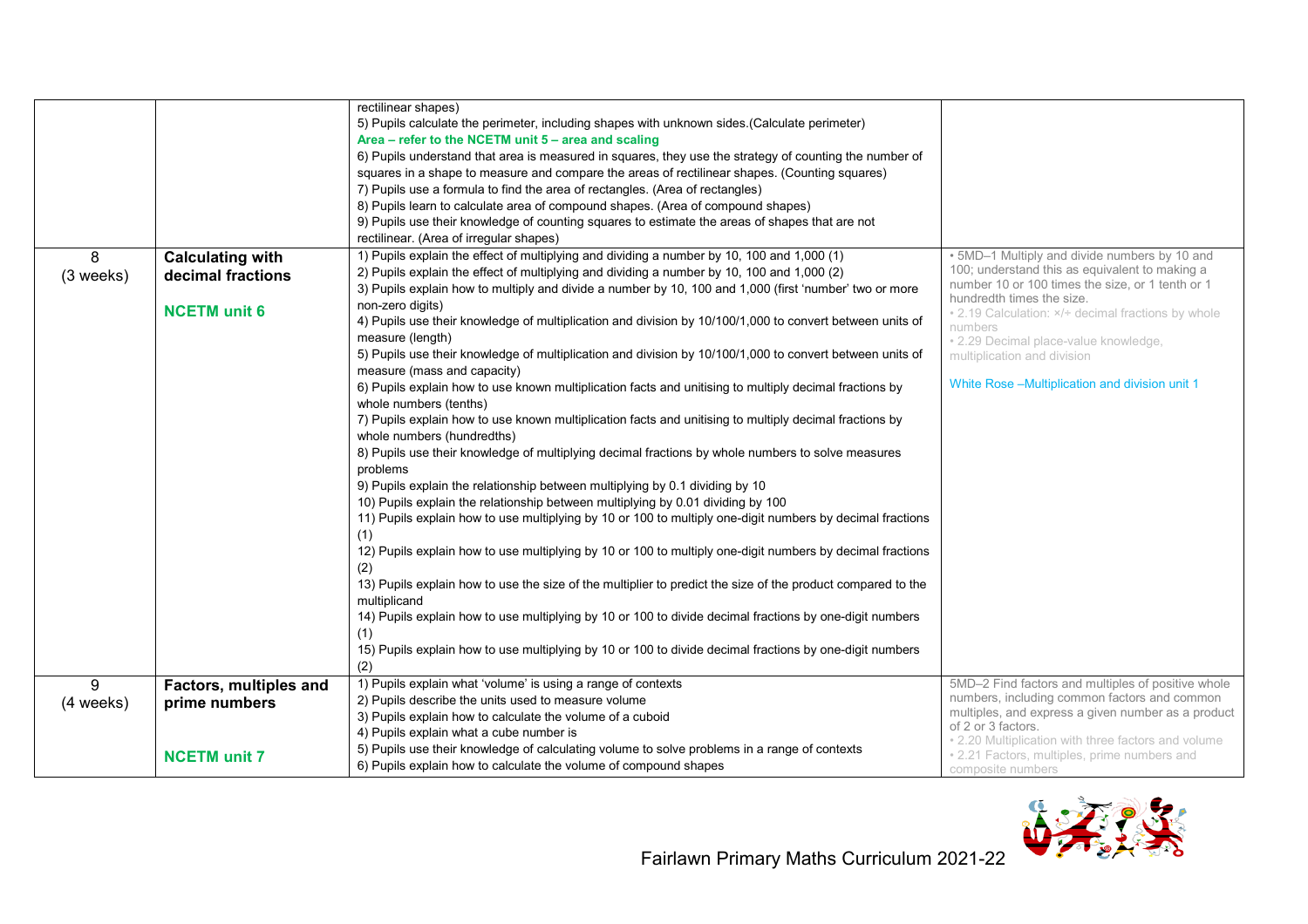|           |                             | 7) Pupils explain the use of the commutative and distributive laws when multiplying three or more            |                                                                    |
|-----------|-----------------------------|--------------------------------------------------------------------------------------------------------------|--------------------------------------------------------------------|
|           |                             | numbers                                                                                                      | White Rose-Multiplication and division unit 1                      |
|           | <b>See White Rose</b>       |                                                                                                              |                                                                    |
|           | <b>Volume unit</b>          | 8) Pupils explain the reasons for changing two-factor multiplication calculations to three-factor            |                                                                    |
|           |                             | multiplications                                                                                              |                                                                    |
|           |                             | 9) Pupils explain what a factor is and how to use arrays and multiplication/division facts to find them      |                                                                    |
|           |                             | 10) Pupils explain how to systematically find all factors of a number and how they know when they have       |                                                                    |
|           |                             | found them all                                                                                               |                                                                    |
|           |                             | 11) Pupils use a complete list of factors to explain when a number is a square number                        |                                                                    |
|           |                             | 12) Pupils explain how to identify a prime number or a composite number                                      |                                                                    |
|           |                             | 13) Pupils explain how to identify a common factor or a prime factor of a number                             |                                                                    |
|           |                             | 14) Pupils explain how to identify a multiple or common multiple of a number                                 |                                                                    |
|           |                             | 15) Pupils use knowledge of properties of number to solve problems in a range of contexts                    |                                                                    |
|           |                             | 16) Pupils explain how to use the factor pairs of '100' to solve calculations efficiently                    |                                                                    |
| 10        | <b>Fractions</b>            | 1) Pupils explore fractions in different representations, for example, fractions of shapes, quantities and   | 5NPV-5 Convert between units of measure,                           |
| (5 weeks) |                             | fractions on a number line. (What is a fraction?)                                                            | including using common decimals and fractions.                     |
|           |                             | 2) Pupils use strip diagrams to investigate and record equivalent fractions. (Equivalent fractions (1))      | 5F-1 Find non-unit fractions of quantities.                        |
|           | <b>White Rose</b>           | 3) Pupils explore equivalent fractions using models and concrete representations. (Equivalent fractions)     | 5F-2 Find equivalent fractions and understand that                 |
|           |                             | 4) Pupils use manipulatives and diagrams to show that a fraction can be split into wholes and parts.         | they have the same value and the same position in                  |
|           | <b>Cross reference with</b> | (Fractions greater than 1)                                                                                   | the linear number system.                                          |
|           | <b>NCETM</b> unit 8.        |                                                                                                              | 5F-3 Recall decimal fraction equivalents for 1/2,                  |
|           |                             | 5) Pupils convert improper fractions to mixed numbers for the first time. An improper fraction is a fraction | 1/4, 1/5 and 1/10, and for multiples of these proper<br>fractions. |
|           |                             | where the (Improper fractions to mixed numbers)                                                              | 3.6 Multiplying whole numbers and fractions                        |
|           |                             | 6) Pupils now convert from mixed numbers to improper fractions using concrete and pictorial methods to       | 3.7 Finding equivalent fractions and simplifying                   |
|           |                             | understand the abstract method. (Mixed numbers to improper fractions)                                        | fractions                                                          |
|           |                             | 7) Pupils count up and down in a given fraction. They continue to use visual representations to help         | 3.10 Linking fractions, decimals and percentages                   |
|           |                             | them explore number sequences. (Number sequences)                                                            |                                                                    |
|           |                             | 8) Pupils build on their equivalent fraction knowledge to compare and order fractions less than 1 where      | White Rose - Fractions unit                                        |
|           |                             | the denominators are multiples of the same number. (Compare and order fractions less than 1)                 |                                                                    |
|           |                             | 9) Pupils use their knowledge of ordering fractions less than 1 to help them compare and order fractions     |                                                                    |
|           |                             | greater than 1. (Compare and order fractions greater than 1)                                                 |                                                                    |
|           |                             | 10) Pupils recap their Year 4 understanding of adding and subtracting fractions with the same                |                                                                    |
|           |                             | denominator. (Add and subtract fractions)                                                                    |                                                                    |
|           |                             | 11) Pupils add fractions with different denominators for the first time where one denominator is a multiple  |                                                                    |
|           |                             | of the other. (Add fractions within 1)                                                                       |                                                                    |
|           |                             | 12) Pupils add more than 2 fractions where two denominators are a multiple of the other. (Add 3 or more      |                                                                    |
|           |                             | fractions)                                                                                                   |                                                                    |
|           |                             | 13) Pupils continue to represent adding fractions using pictorial methods to explore adding two or more      |                                                                    |
|           |                             | proper fractions where the total is greater than 1. (Add fractions)                                          |                                                                    |
|           |                             | 14) Pupils move on to adding two fractions where one or both are mixed numbers or improper fractions.        |                                                                    |
|           |                             | (Add mixed numbers)                                                                                          |                                                                    |
|           |                             | 15) Pupils subtract fractions with different denominators for the first time, where one denominator is a     |                                                                    |
|           |                             |                                                                                                              |                                                                    |
|           |                             | multiple of the other. (Subtract fractions)                                                                  |                                                                    |

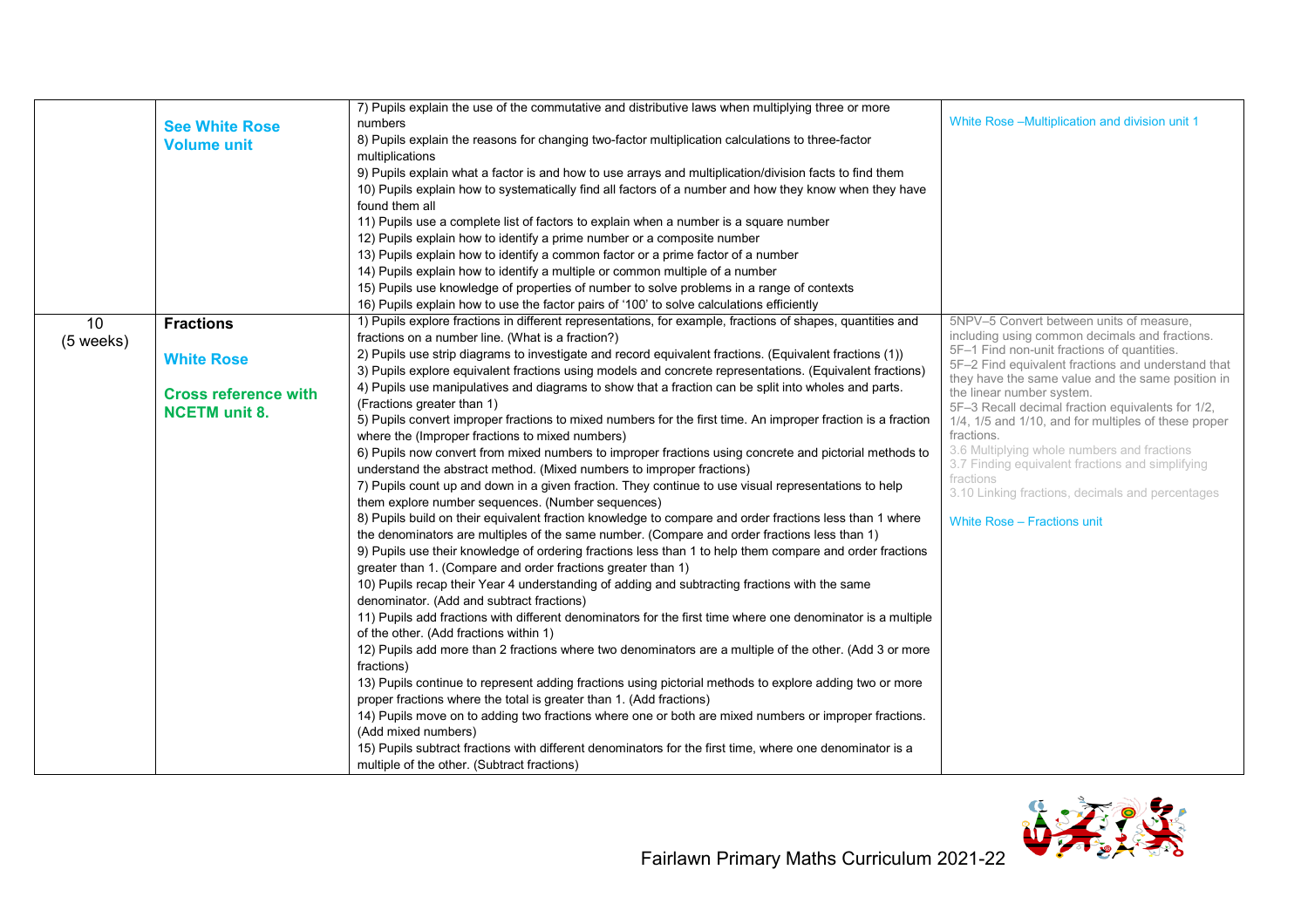|           |                               | 16) Pupils apply their understanding of subtracting fractions where one denominator is a multiple of the                                                                      |                                                  |
|-----------|-------------------------------|-------------------------------------------------------------------------------------------------------------------------------------------------------------------------------|--------------------------------------------------|
|           |                               | other to subtract proper fractions from mixed numbers. (Subtract mixed numbers)                                                                                               |                                                  |
|           |                               | 17) Pupils use prior knowledge of fractions to subtract two fractions where one is a mixed number and                                                                         |                                                  |
|           |                               | you need to break one of the wholes up. (Subtract - breaking the whole)                                                                                                       |                                                  |
|           |                               | 18) Pupils use different strategies to subtract two mixed numbers. (Subtract 2 mixed numbers)                                                                                 |                                                  |
|           |                               | 19) Pupils are introduced to multiplying fractions by a whole number. (Multiply unit fractions by an                                                                          |                                                  |
|           |                               | integer)                                                                                                                                                                      |                                                  |
|           |                               | 20) Pupils apply prior knowledge of multiplying a unit fraction by a whole number to multiplying a non                                                                        |                                                  |
|           |                               | unit fraction by a whole number. (Multiply non-unit fractions by an integer)                                                                                                  |                                                  |
|           |                               | 21) Pupils use their knowledge of fractions to multiply a mixed number by a whole number. (Multiply                                                                           |                                                  |
|           |                               | mixed numbers by integers)                                                                                                                                                    |                                                  |
|           |                               | 22) Pupils find non-unit fractions of a quantity. (Calculate fractions of a quantity)                                                                                         |                                                  |
|           |                               | 23) Pupils find unit and non unit fractions of amounts, quantities and measures. (Fraction of an amount)                                                                      |                                                  |
|           |                               | 24) Pupils link their understanding of fractions of amounts and multiplying fractions to use fractions as                                                                     |                                                  |
|           |                               | operators. (Using fractions as operators)                                                                                                                                     |                                                  |
| 11        | <b>Properties of shape</b>    | 1) Pupils develop their understanding of obtuse and acute angles by comparing with a right angle. They                                                                        | 5G-1 Compare angles, estimate and measure        |
| (3 weeks) |                               | use an angle. (Identify angles)                                                                                                                                               | angles in degrees (°) and draw angles of a given |
|           | <b>White Rose</b>             | 2) Pupils compare and order angles in ascending and descending order. (Compare and order angles)                                                                              | size.                                            |
|           |                               | 3) Pupils define angles in terms of degrees and as fractions of a full turn. (Measure angles in degrees)                                                                      | White Rose - Properties of shape unit            |
|           |                               | 4) Pupils are taught to use a protractor for the first time. They begin with measuring angles less than 90                                                                    |                                                  |
|           |                               | acute angles. (Measuring with a protractor (1))                                                                                                                               |                                                  |
|           |                               | 5) Pupils focus on measuring obtuse angles. (Measuring with a protractor (2))                                                                                                 |                                                  |
|           |                               | 6) Pupils need to draw lines correct to the nearest millimetre.                                                                                                               |                                                  |
|           |                               | They use a protractor to draw angles of a given size. (Drawing lines and angles accurately)                                                                                   |                                                  |
|           |                               | 7) Pupils calculate missing angles on straight lines. (Calculating angles on a straight line)                                                                                 |                                                  |
|           |                               | 8) Pupils need to know when they should measure an angle and when they should calculate the size of                                                                           |                                                  |
|           |                               | angle from given facts. (Calculating angles around a point)<br>9) Pupils will classify triangles for the first time using the names 'isosceles', 'scalene' and 'equilateral'. |                                                  |
|           |                               | (Triangles)                                                                                                                                                                   |                                                  |
|           |                               | 10) Pupils name and accurately draw quadrilaterals including a square, rectangle, rhombus,                                                                                    |                                                  |
|           |                               | parallelogram and trapezium. They describe their properties and highlight the similarities and differences                                                                    |                                                  |
|           |                               | between different quadrilaterals. (Quadrilaterals)                                                                                                                            |                                                  |
|           |                               | 11) Pupils look at squares and rectangles on a grid to identify right angles. (Calculating lengths and                                                                        |                                                  |
|           |                               | angles in shapes)                                                                                                                                                             |                                                  |
|           |                               | 12) Pupils distinguish between regular and irregular polygons. (Regular and irregular polygons)                                                                               |                                                  |
|           |                               | 13) Pupils identify 3 D shapes, including cubes and cuboids, from 2 D shapes. They should have a                                                                              |                                                  |
|           |                               | secure understanding. (Reasoning about 3D shapes)                                                                                                                             |                                                  |
| 12        | <b>Position and direction</b> | 1) Pupils describe positions in the first quadrant. (Describe position)                                                                                                       | White Rose - Position and direction unit         |
| (2 weeks) |                               | 2) Pupils plot given points on a 2 D grid. (Draw on a grid)                                                                                                                   |                                                  |
|           | <b>White Rose</b>             | 3) Review if necessary. (Position in the first quadrant)                                                                                                                      |                                                  |